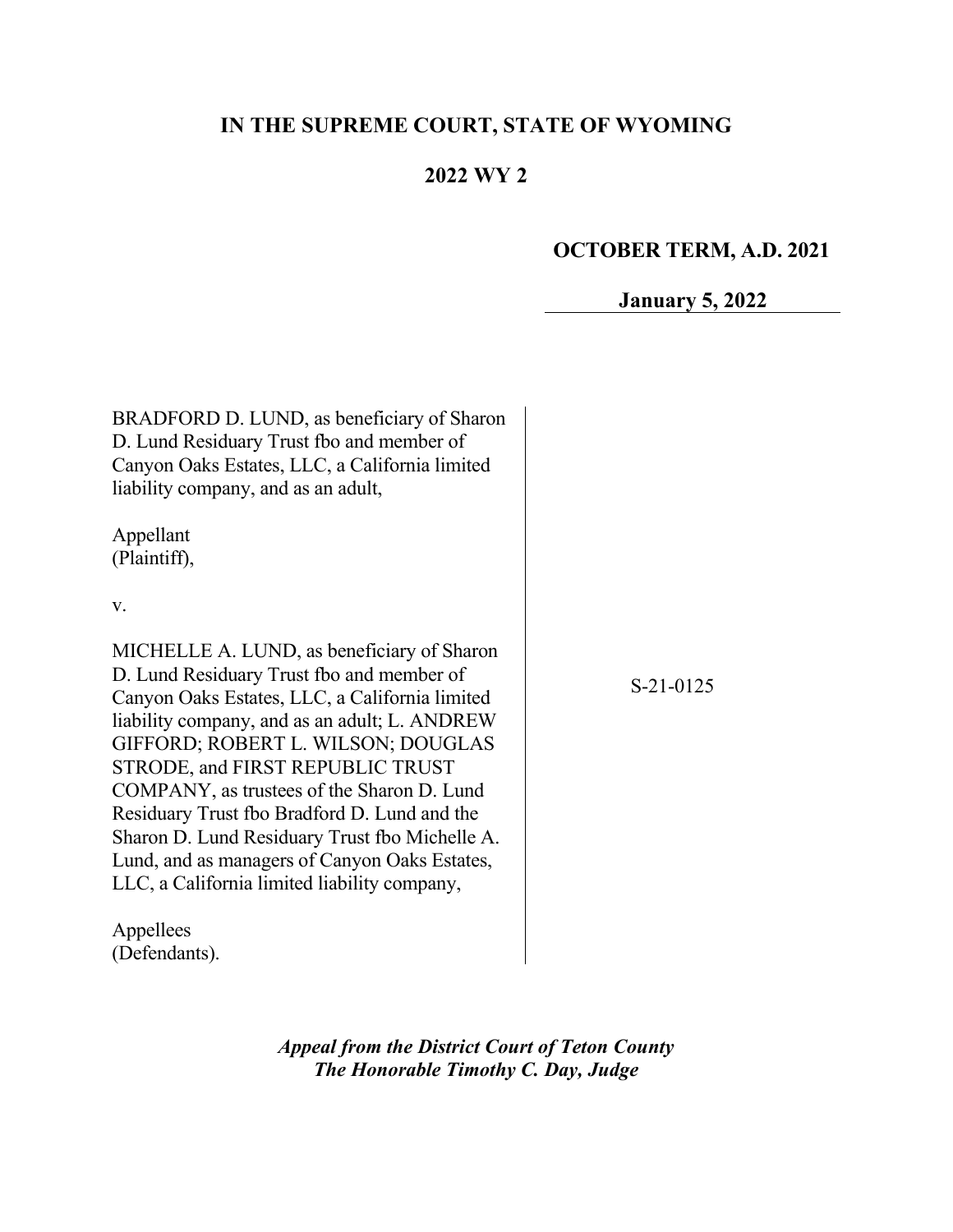#### *Representing Appellant, Bradford D. Lund:*

*Christopher H. Hawks, Hawks & Associates, LC, Jackson, Wyoming; Sandra L. Slaton, Horne Slaton, PLLC, Scottsdale, Arizona. Argument by Ms. Slaton.*

#### *Representing Appellee, Michelle A. Lund:*

*Matthew E. Turner, Geittmann Larson Swift LLP, Jackson, Wyoming.*

#### *Representing Appellees, L. Andrew Gifford, Robert L. Wilson, Douglas Strode, and First Republic Trust Company:*

*Paula A. Fleck and Bryson C. Smith, Holland & Hart LLP, Jackson, Wyoming; Hayward J. Kaiser and Andrew C. Spitser, Mitchell Silberberg & Knupp LLP, Los Angeles, California. Argument by Mr. Kaiser.*

#### *Before FOX, C.J., and DAVIS, KAUTZ, BOOMGAARDEN, and GRAY, JJ.*

**NOTICE: This opinion is subject to formal revision before publication in Pacific Reporter Third. Readers are requested to notify the Clerk of the Supreme Court, Supreme Court Building, Cheyenne, Wyoming 82002, of any typographical or other formal errors so that correction may be made before final publication in the permanent volume.**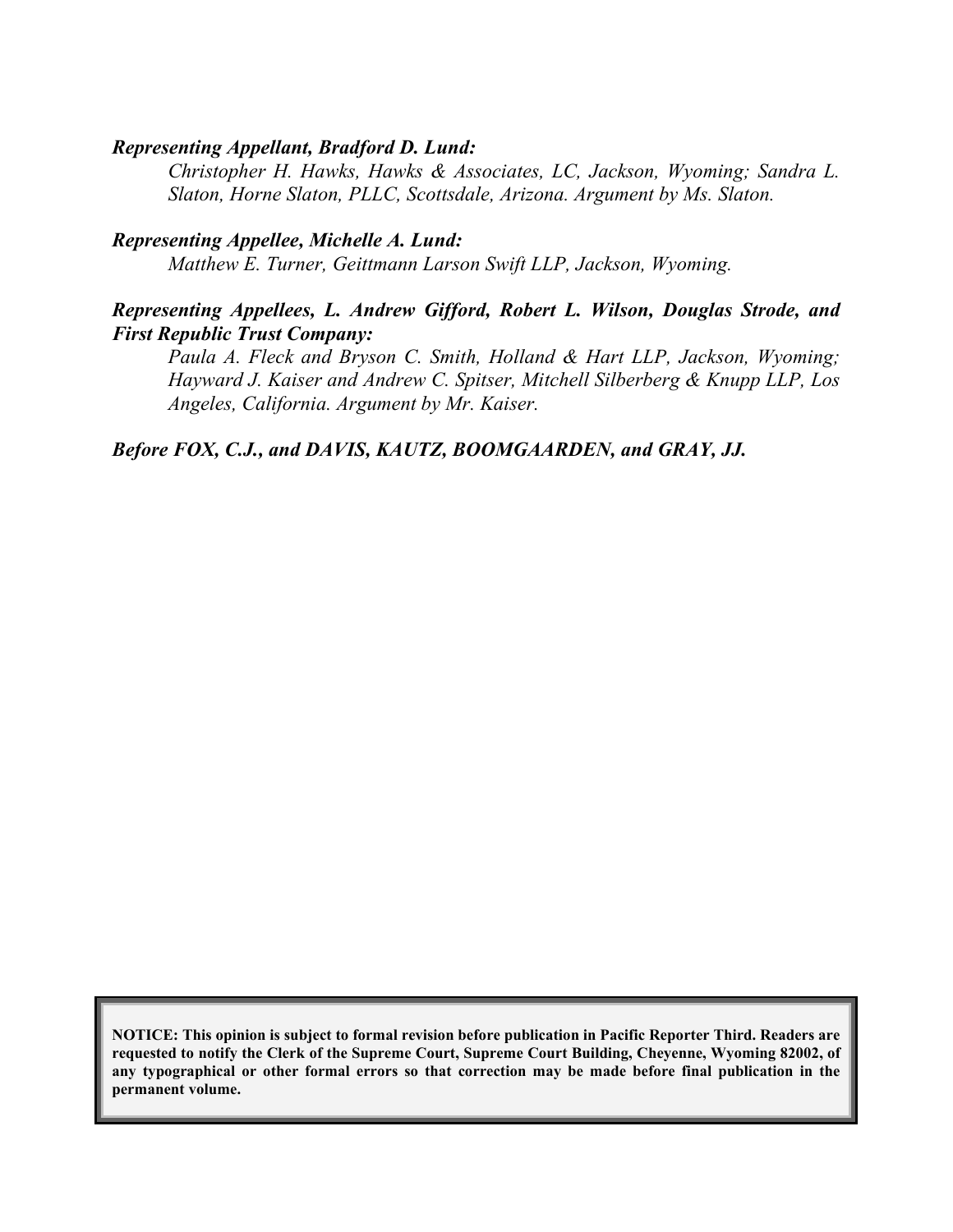#### **FOX, Chief Justice.**

[¶1] Bradford Lund (Brad) is a resident of Arizona, and his sister Michelle Lund (Michelle) is a resident of California. They are beneficiaries of separate trusts known as the Sharon D. Lund Residuary Trust fbo Bradford D. Lund (the BRT) and the Sharon D. Lund Residuary Trust fbo Michelle A. Lund (the MRT). First Republic Trust Company, Andrew Gifford, Robert Wilson, and Douglas Strode (the Trustees) manage the BRT and the MRT, and they too reside in or have offices in California.

[¶2] The BRT and the MRT are each 50% members of a California entity that owns property in Teton County, Wyoming. Brad claims Michelle and the Trustees agreed to sell the MRT's interest in that entity to the BRT, and he filed an action in the Ninth Judicial District Court, in Teton County, asserting that they breached that agreement. The district court dismissed Brad's complaint on two grounds: 1) the parties had a separate settlement agreement which required that any action related to the agreement be brought in a California probate court; and 2) forum non conveniens. We affirm on the basis of forum non conveniens.

#### *ISSUES*

[¶3] We rephrase the dispositive issues:

1. Did the district court abuse its discretion in dismissing Brad's complaint on the ground of forum non conveniens?

2. Did the district court abuse its discretion in denying Brad's request to amend his complaint to state a claim for promissory estoppel?

3. Did the district court err in expunging the lis pendens Brad recorded against the Teton County property he claimed was at issue in this action?

### *FACTS*

[¶4] Brad and Michelle are the children of Sharon Lund (Sharon). Sharon established the Lund Family Trust in 1989, and after her death in 1993, it was divided into smaller trusts. Among the smaller trusts were the BRT and the MRT.

[¶5] Since 2009, Brad and the Trustees have been in litigation in a California probate court over numerous petitions, accountings, and objections to accountings. In April 2019, Brad, Michelle, the Trustees, and other interested parties agreed to settle all pending litigation through an agreement entitled Lund Trust Settlement Agreement and Mutual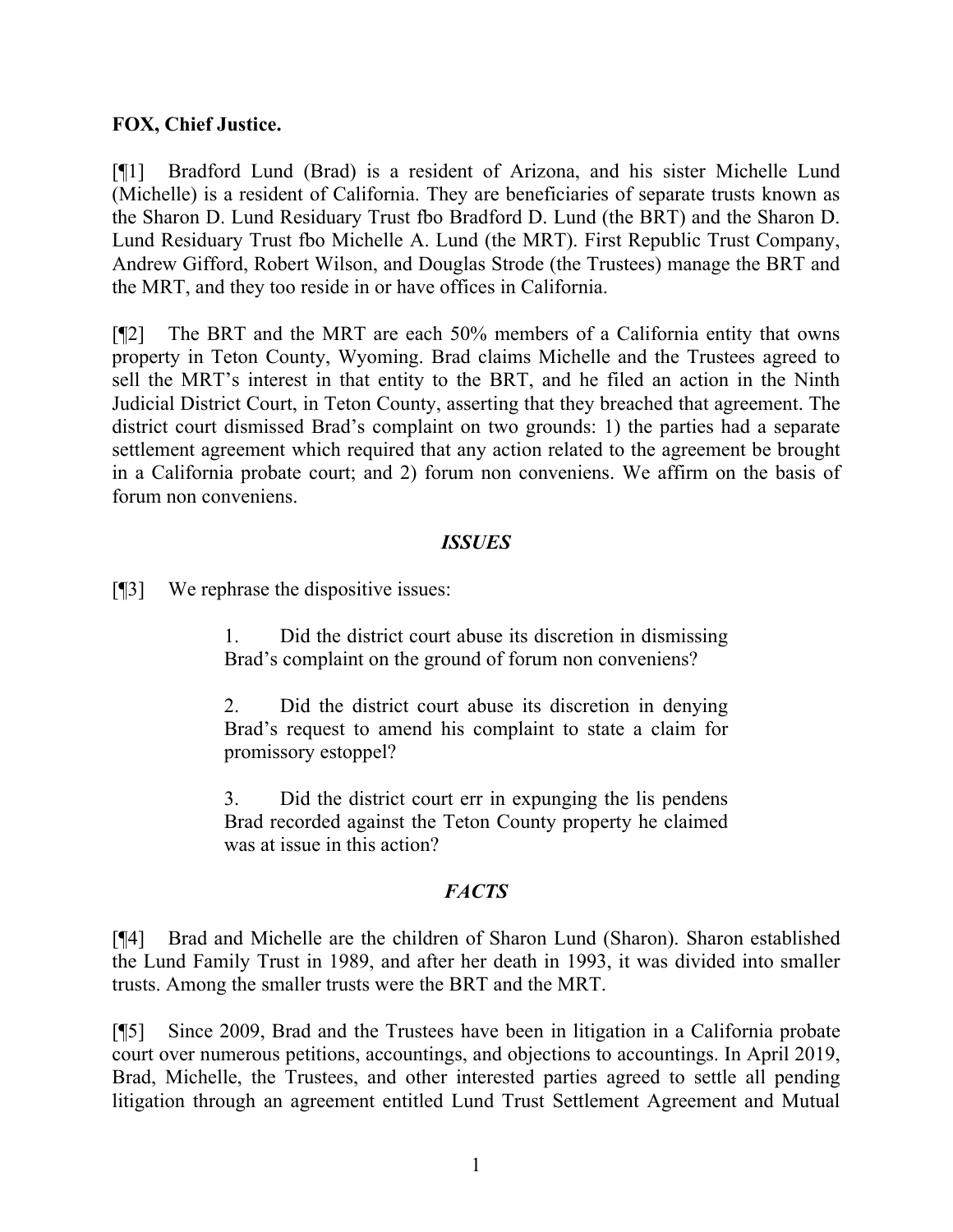Releases (OSA). Because many of the disputes between the parties concerned management of assets held jointly by the BRT and the MRT, one goal of the OSA was to equally divide those jointly held assets. To that end, the agreement provided for a plan to divide assets.

[¶6] With respect to most of the jointly held assets, the plan to divide provided:

**4.3.2 Initial Joint Asset Buckets.** THE TRUSTEES will evaluate the assets and liabilities of all Joint Assets and will use their best, commercially reasonable efforts to divide all of the Joint Assets into two "Joint Asset Buckets" of equal or near-equal aggregate value.

[¶7] The plan to divide made different provisions for a property known as the Eagle South Fork (ESF). The ESF is a 110-acre property located in Teton County and owned by Canyon Oaks Estates, LLC (COE), a California limited liability company. COE directly owns approximately forty acres of the ESF property, while two Wyoming limited liability companies, Crossing Elk I LLC and Crossing Elk II LLC, each own a 35-acre riparian parcel of the property. COE owns both the Crossing Elk entities, and the BRT and the MRT are each 50% members of COE. Neither Brad nor Michelle individually is a member of COE or the Crossing Elk entities.

[¶8] With respect to disposition of the ESF property, the OSA's plan to divide provided:

> **4.3.3 Eagle South Fork.** Because of the particular nature of the Eagle South Fork property and its connection to the Lund family, the Eagle South Fork property will not be part of the Joint Assets separated into the Joint Asset Buckets. Instead, on or before the date of the Initial Presentation (defined below), THE TRUSTEES, with input from Bradford and Michelle to be considered in the Trustees' sole and absolute discretion, will propose a methodology by which joint ownership of Eagle South Fork will be avoided after the Effective Date (the "Eagle South Fork Plan"). If any disagreements arise regarding the Eagle South Fork Plan, Mediator Lesley Green will resolve the dispute, and her resolution will be final and binding.

[¶9] On May 10, 2019, the Trustees proposed a methodology for disposing of the ESF property whereby Brad and Michelle would bid against each other to purchase it. If neither submitted a qualified offer, the Trustees would place the property for sale through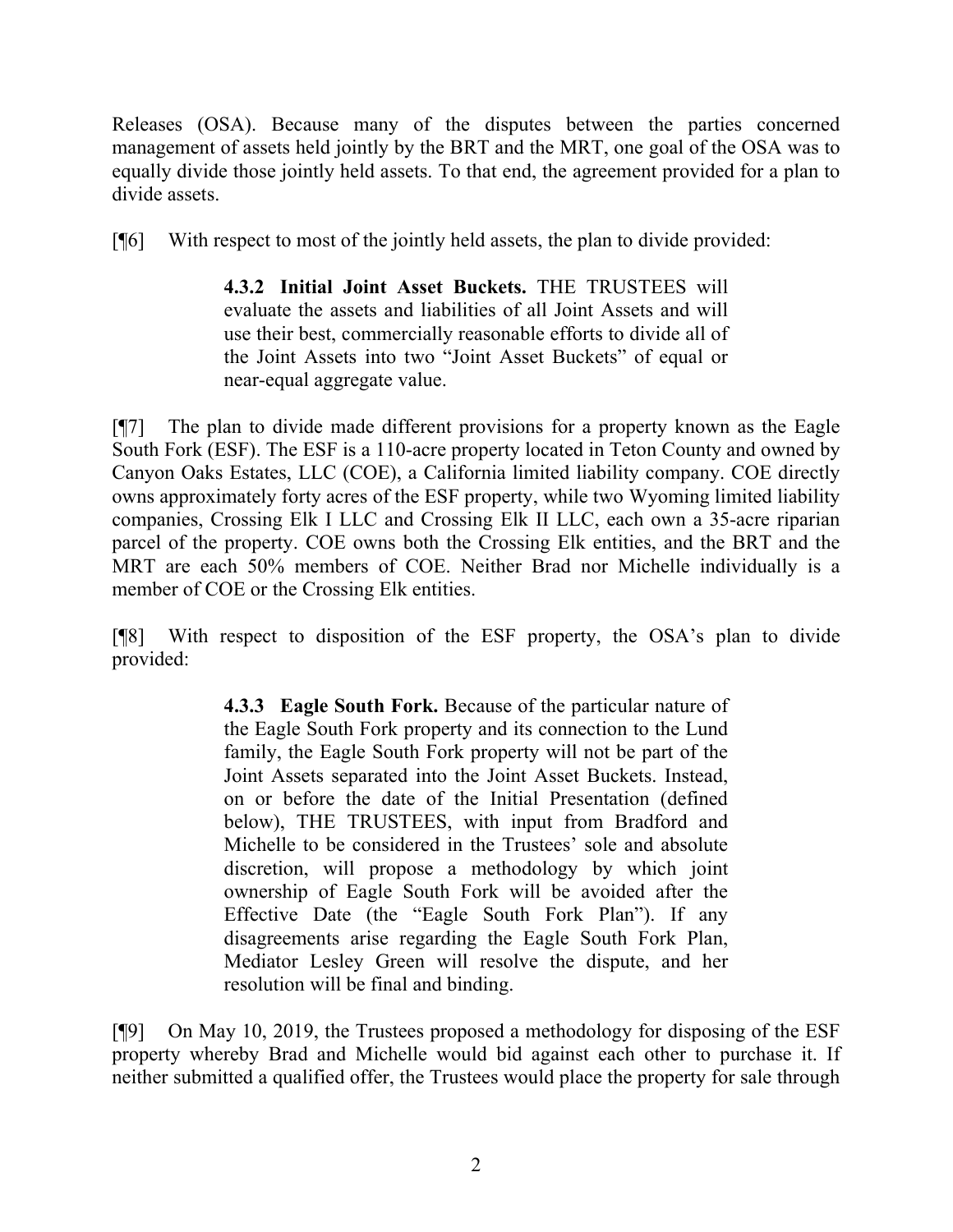an online auction. Also, if a credible third-party offer were received for a higher price, the Trustees would accept that offer unless Brad or Michelle beat it.

[¶10] On May 21, 2019, Brad's counsel responded and advised that neither Brad nor Michelle desired to purchase the ESF property. She further advised that both Brad and Michelle agreed that the property should not be auctioned off and proposed that it instead be placed on the open market for sale with a broker. On May 24, the Trustees responded that they would not list the property in the manner proposed by Brad's counsel because it would likely result in joint ownership of the property that would extend beyond the OSA's effective date. Because neither Brad nor Michelle had expressed an interest in purchasing the property, the Trustees outlined an alternative plan designed to accomplish its sale by the OSA's effective date.

[¶11] On May 29, 2019, Brad's counsel submitted an alternative proposal for disposition of the ESF property. She proposed that the BRT purchase the MRT's interest in COE and the Crossing Elk entities (the entities with title to the ESF property). On May 30, Michelle's counsel advised that Michelle had no objection to Brad's proposal. On June 4, the Trustees agreed to the proposal through an email, which read as follows:

> The Trustees have now had an opportunity to consider the May 29, 2019 email input of Brad's counsel, Ms. Slaton, and the May 30, 2019 email input of Michelle's counsel, Mr. Nelson, regarding the plan to divide the ESF property as that term is defined in Doug Strode's May 10, 2019 letter. After such consideration, and pursuant to Section 4.3.3 of the Settlement Agreement, the Trustees, in their discretion, have decided to adopt the plan for division of the ESF Property as outlined in Ms. Slaton's May 29, 2019 email and as approved by and clarified in Points 1 and 2 of Mr. Nelson's May 30, 2019 email. Thus, if and when the Court grants the Petitions to Approve and to Appoint, the Trustees promptly will take the steps necessary and appropriate to cause the BRT to purchase the MRT's 50% interest in the ESF property for \$9,760,000 (i.e., 50% of the appraised value). Since the MRT will not be selling and the BRT will not be purchasing the personal property owned by either Brad or Michelle that is located at ESF, the provisions of paragraph 10 of Mr. Strode's May 10, 2019 letter will apply, subject to Point 2 of Mr. Nelson's letter. If, prior to the Court's approval of the Petitions to Approve and to Appoint, the Trustees receive any credible third party offer to purchase the ESF Property for a cash price above the appraised value, the Trustees will bring such offer to the parties' attention.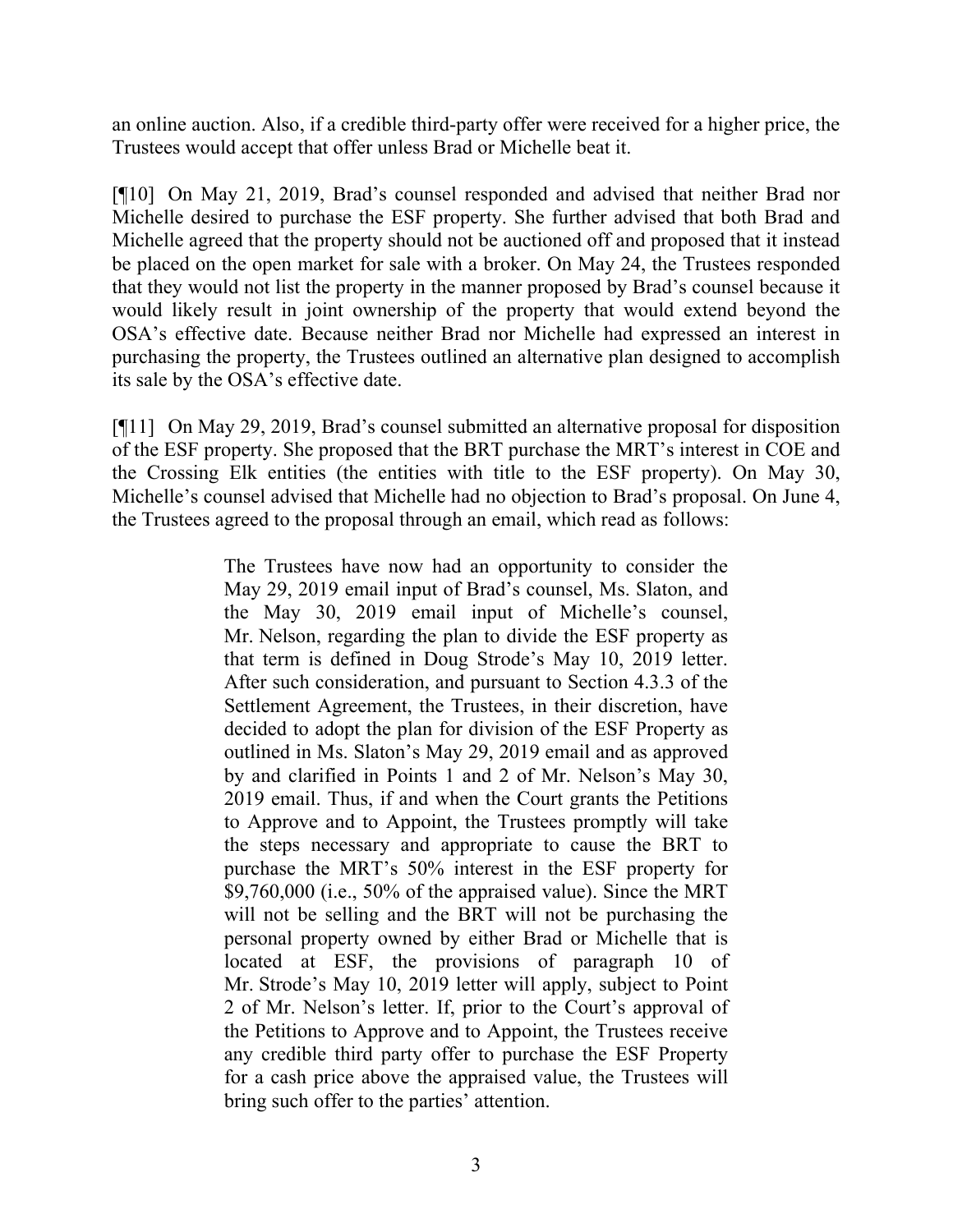[¶12] The parties petitioned the California Superior Court for the County of Los Angeles (probate court) for approval of the OSA. On September 27, 2019, the probate court responded with an initial ruling that outlined its concerns regarding the OSA, including whether a guardian ad litem should be appointed to represent Brad's best interests. The court asked the parties to address its concerns, and months of litigation ensued over the OSA and the court's conditions for approval. Ultimately, on November 12, 2020, the probate court denied the petition to approve the OSA.

[¶13] In the meantime, on September 11, 2020, the Trustees notified Brad and Michelle that they had received a third-party cash offer to purchase the ESF property for \$35,000,000, which they intended to accept. On September 14, Michelle withdrew her consent to the BRT's purchase of the MRT's interest in COE and the Crossing Elk entities. On that same day, Brad's counsel objected to the proposed sale to a third party, and the next day his counsel issued a cease-and-desist letter, which asserted, "This latest action by the hostile Trustees is yet more evidence of ongoing breaches of fiduciary duty against Mr. Lund."

[¶14] On September 17, 2020, Brad's counsel sent the parties notice that she intended to file an ex parte application for a temporary restraining order to prevent the sale of the ESF property. Later that day, she withdrew the notice.

[¶15] On September 21, 2020, Brad filed a complaint against Michelle and the Trustees in the Ninth Judicial District Court for Teton County, Wyoming. His complaint asserted that when he proposed to have the BRT purchase the MRT's interest in the ESF property, and the Trustees adopted that proposal, the parties formed a binding contract for that purchase. He claimed that Michelle and the Trustees breached that agreement, and he was entitled to specific performance. He further sought rescission of any purchase agreement entered into by the Trustees and an order enjoining sale of the property. On the same day that Brad filed his complaint, he also recorded a lis pendens against the ESF property.

[¶16] On September 28, 2020, the Trustees, joined by Michelle, filed a motion to dismiss the complaint and a motion to expunge the lis pendens. In support of their motion to dismiss, the Trustees argued that the district court lacked subject matter jurisdiction because: 1) the Lund trusts are California trusts and the California Probate Code vested exclusive jurisdiction over their internal affairs in the California probate court; and 2) the OSA's forum selection clause required that any dispute related to the agreement be brought in the California probate court. They further argued that the complaint should be dismissed on the ground of forum non conveniens.

[¶17] As to their motion to expunge the lis pendens, the Trustees argued that upon dismissal there would be no pending action to which a notice of lis pendens could attach so expungement was proper. They also argued the lis pendens was not properly filed in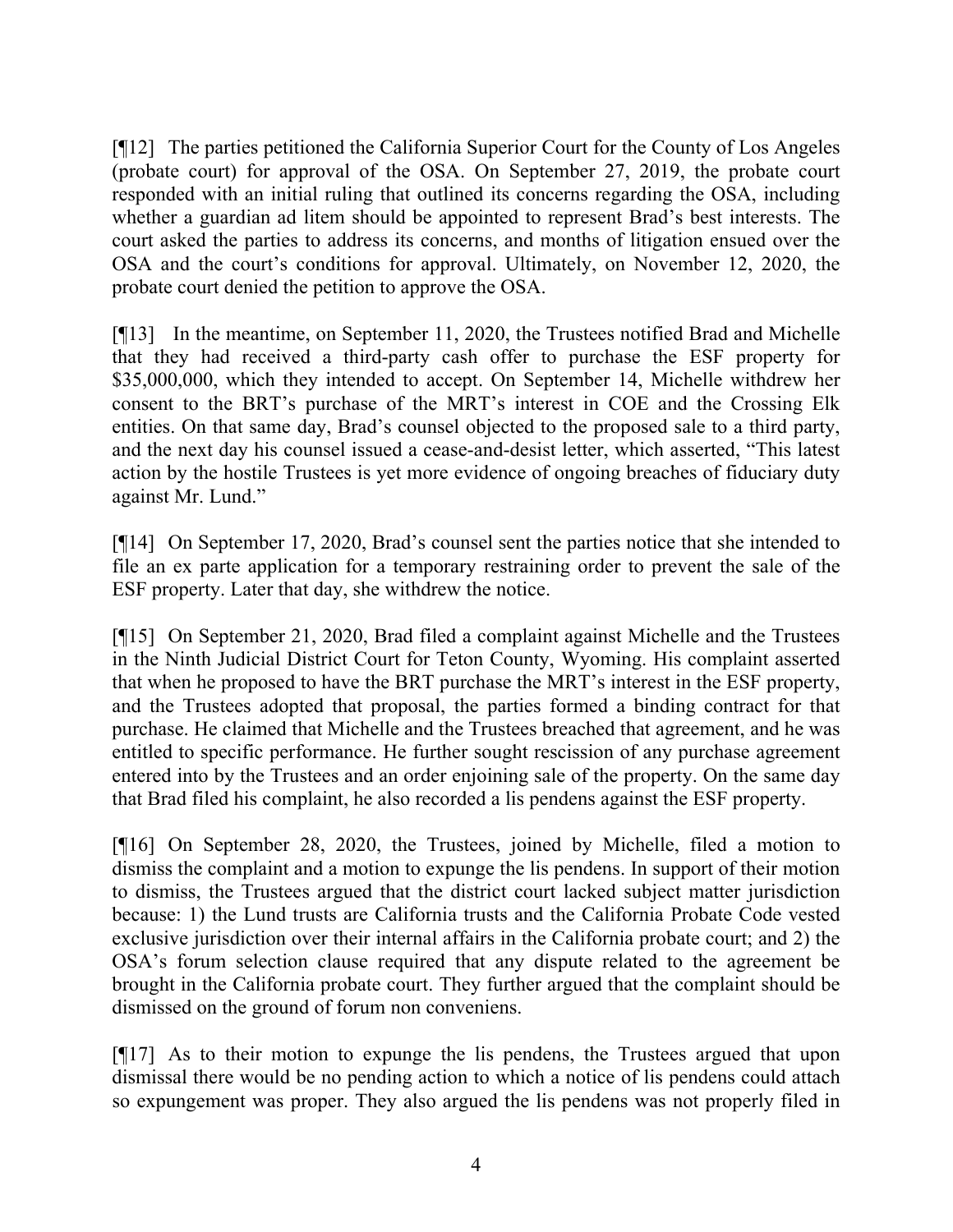the first instance because the complaint did not allege a claim that would affect title to or possession of the ESF property.

[¶18] Brad opposed both motions. With respect to the motion to dismiss, he argued that the parties' agreement to allow the BRT to purchase the MRT's interest in ESF was entirely separate from the OSA, so the OSA's forum selection clause did not apply. For the same reason, he asserted his complaint did not concern the internal affairs of the trusts, and the California probate court thus did not have exclusive jurisdiction. As to forum non conveniens, he argued that the California court was an inadequate forum because only a Wyoming action would afford him the ability to file a lis pendens against a Wyoming property. He further argued that the balance of factors under a forum non conveniens analysis favored his choice of forum.

[¶19] With respect to the motion to expunge the lis pendens, Brad did not dispute that expungement was proper if the complaint were dismissed. He instead asserted that he had filed "a valid lis pendens which should not be expunged until the pending action is resolved." He also claimed that the lis pendens was valid in this case because he was the beneficial owner of the ESF property and the Trustees' sale of it would interfere with his possession.

[¶20] In a supplemental filing, Brad added that his complaint should not be dismissed because it alleged the elements necessary to support a claim for promissory estoppel, which he argued would take his claim outside the OSA. He did not file a motion to amend his complaint, but during argument on the Trustees' motions, his counsel urged the district court to allow Brad to file a complaint for promissory estoppel.

[¶21] The district court granted the motion to dismiss on two grounds: 1) the OSA's forum selection clause required the action to be brought in the California probate court; and 2) the California court was the more convenient forum. With respect to its dismissal on the grounds of forum non conveniens, the court concluded:

> [T]he factors weigh in favor of dismissing this action. A related action is already pending in California, including with motions related to the dispute in this action. This action appears to be ancillary to the more than ten years of litigation between these parties, and the California court is better equipped to address this case given its history with the case, and [t]he location of all parties, witnesses, and evidence.

[¶22] With respect to Brad's promissory estoppel claim, the court found that Brad had not filed a motion to amend his complaint but that, even if a motion had been filed, it would not have changed the forum non conveniens analysis and that doctrine would have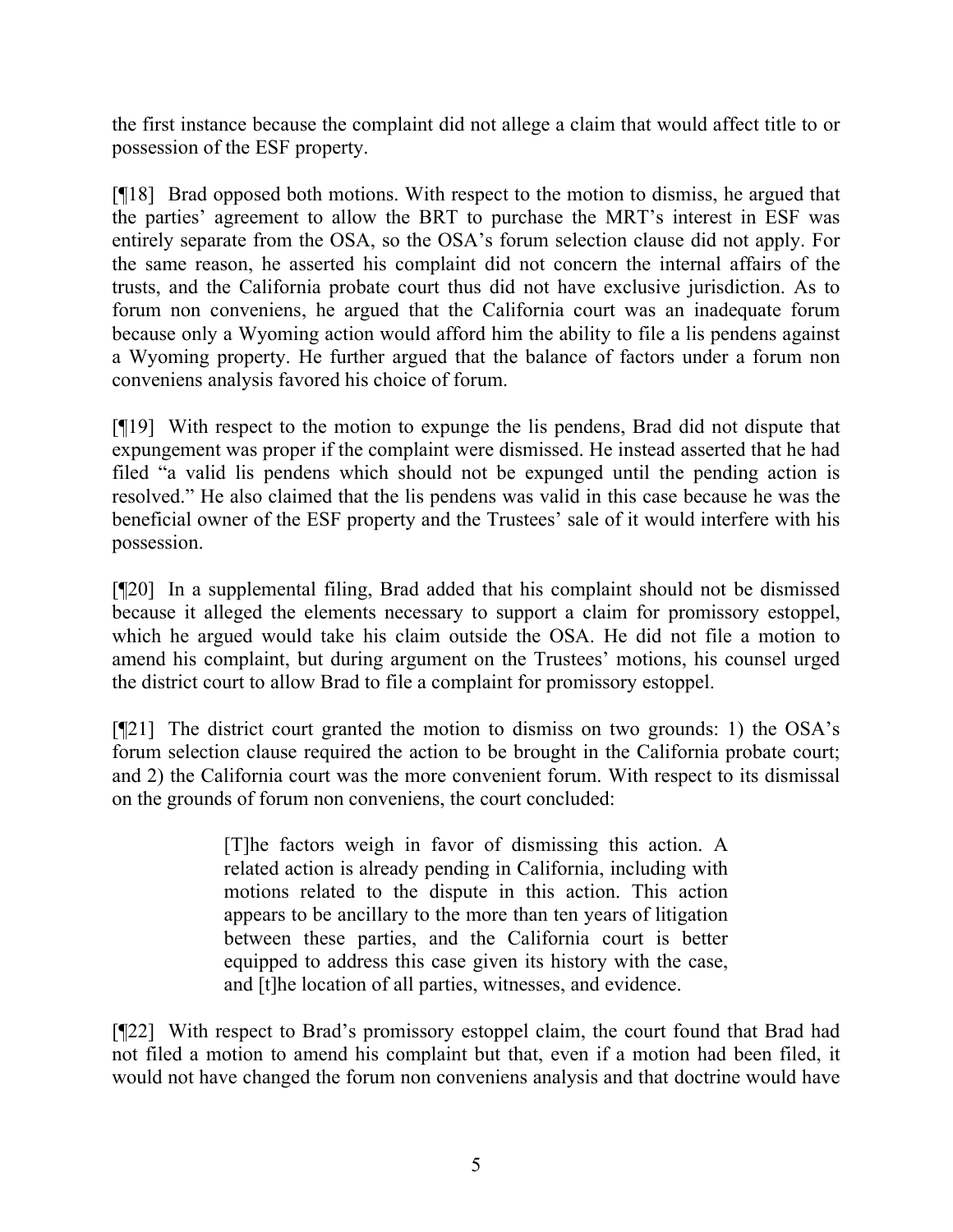still warranted dismissal. Because no action remained pending, the court expunged the lis pendens.

[ $[23]$ ] Brad filed two motions in response to the district court's order, a Rule 60(a) motion to correct allegedly inaccurate statements in the order's background statement and a Rule 59 motion to alter or amend. The court granted the Rule 60(a) motion in part and made minor changes to statements of fact in the order. It denied the Rule 59 motion. Brad thereafter appealed to this Court.

### *DISCUSSION*

#### *I. Dismissal of Complaint on Basis of Forum Non Conveniens*

[¶24] Whether the OSA's forum selection clause required that Brad's complaint be filed in the California probate court depended on the continuing validity of that clause after the probate court denied the petitions to approve the OSA. It further depended on whether the June 4, 2019 email, by which the parties agreed to a plan for disposition of the ESF property, was part of the OSA or a separate stand-alone contract. We need not address either of these questions, because we find no abuse of discretion in the district court's dismissal of the action on the basis of forum non conveniens.

[¶25] "Forum non conveniens is a common law doctrine that allows a court with jurisdiction to dismiss a case because the parties and justice would be better served if the case were brought elsewhere." *Pokrovskaya v. Van Genderen*, 2021 WY 68, ¶ 9, 487 P.3d 228, 230 (Wyo. 2021) (citing [20 Am. Jur. 2d](http://www.westlaw.com/Link/Document/FullText?findType=Y&serNum=0107491367&pubNum=0113390&originatingDoc=Ide50b100b75711eb9379f12dace6abd9&refType=TS&originationContext=document&vr=3.0&rs=cblt1.0&transitionType=DocumentItem&contextData=(sc.UserEnteredCitation)) *Courts* § 109 (2015)). We review a district court's ruling on forum non conveniens for an abuse of discretion. *Saunders v. Saunders*, 2019 WY 82, ¶ 10, 445 P.3d 991, 996 (Wyo. 2019) (citing *[Bourke v. Grey](http://www.westlaw.com/Link/Document/FullText?findType=Y&serNum=2031194345&pubNum=0004645&originatingDoc=Ifcadc8e0b4a211e998e8870e22e55653&refType=RP&fi=co_pp_sp_4645_1167&originationContext=document&vr=3.0&rs=cblt1.0&transitionType=DocumentItem&contextData=(sc.UserEnteredCitation)#co_pp_sp_4645_1167)  Wolf Drilling Co., LP*[, 2013 WY 93, ¶ 14, 305 P.3d 1164, 1167 \(Wyo. 2013\)\)](http://www.westlaw.com/Link/Document/FullText?findType=Y&serNum=2031194345&pubNum=0004645&originatingDoc=Ifcadc8e0b4a211e998e8870e22e55653&refType=RP&fi=co_pp_sp_4645_1167&originationContext=document&vr=3.0&rs=cblt1.0&transitionType=DocumentItem&contextData=(sc.UserEnteredCitation)#co_pp_sp_4645_1167). "Judicial discretion is a composite of many things, among which are conclusions drawn from objective criteria; it means a sound judgment exercised with regard to what is right under the circumstances and without doing so arbitrarily or capriciously." *Saunders*, 2019 WY 82, ¶ 10, 445 P.3d at 996 (quoting *Burnham v. Coffinberry*[, 2003 WY 109, ¶ 5, 76 P.3d](http://www.westlaw.com/Link/Document/FullText?findType=Y&serNum=2003612234&pubNum=0004645&originatingDoc=Ifcadc8e0b4a211e998e8870e22e55653&refType=RP&fi=co_pp_sp_4645_298&originationContext=document&vr=3.0&rs=cblt1.0&transitionType=DocumentItem&contextData=(sc.UserEnteredCitation)#co_pp_sp_4645_298)  [296, 298 \(Wyo. 2003\)\)](http://www.westlaw.com/Link/Document/FullText?findType=Y&serNum=2003612234&pubNum=0004645&originatingDoc=Ifcadc8e0b4a211e998e8870e22e55653&refType=RP&fi=co_pp_sp_4645_298&originationContext=document&vr=3.0&rs=cblt1.0&transitionType=DocumentItem&contextData=(sc.UserEnteredCitation)#co_pp_sp_4645_298).

[¶26] In *Saunders*, we adopted the two-stage test for analyzing forum non conveniens first articulated in *Gulf Oil Corp. v. Gilbert*, [330 U.S. 501, 506-09, 67 S.Ct. 839, 842-44,](http://www.westlaw.com/Link/Document/FullText?findType=Y&serNum=1947115351&pubNum=0000708&originatingDoc=Ifcadc8e0b4a211e998e8870e22e55653&refType=RP&fi=co_pp_sp_708_841&originationContext=document&vr=3.0&rs=cblt1.0&transitionType=DocumentItem&contextData=(sc.UserEnteredCitation)#co_pp_sp_708_841)  [91 L.Ed. 1055 \(1947\)](http://www.westlaw.com/Link/Document/FullText?findType=Y&serNum=1947115351&pubNum=0000708&originatingDoc=Ifcadc8e0b4a211e998e8870e22e55653&refType=RP&fi=co_pp_sp_708_841&originationContext=document&vr=3.0&rs=cblt1.0&transitionType=DocumentItem&contextData=(sc.UserEnteredCitation)#co_pp_sp_708_841) (application to federal cases limited by 28 U.S.C. § 1404). *Saunders*, 2019 WY 82, ¶¶ 26, 31, 445 P.3d at 999, 1000:

> In the first stage, the court determines whether an alternate forum is available and capable of providing relief. This is a threshold issue because, if no adequate alternate forum exists, the court must not dismiss the case. To be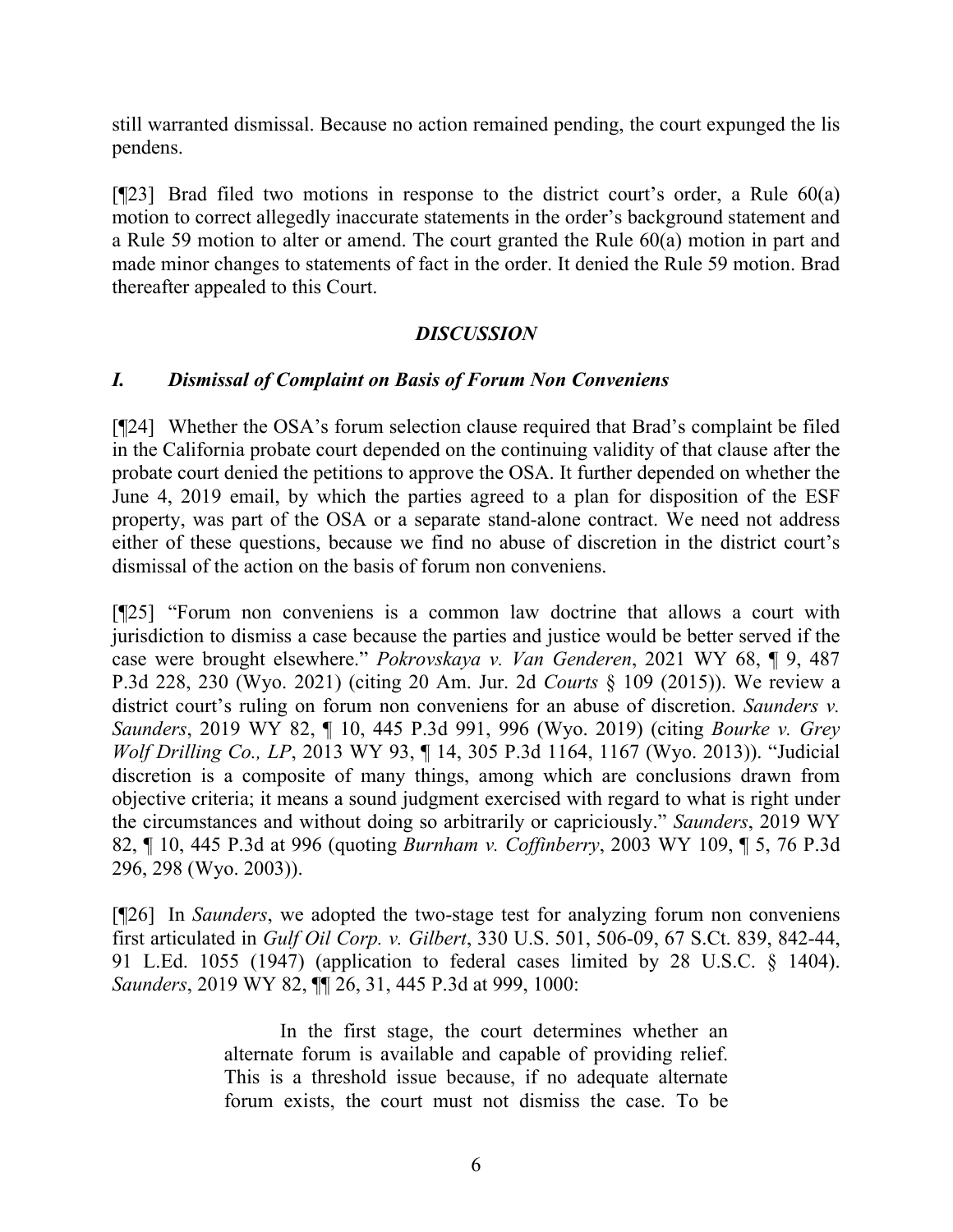considered adequate, the parties must be amenable to service of process in the alternate forum and the court in the alternate forum must have jurisdiction over the matter. In addition, the alternate forum's law must be capable of providing a meaningful remedy. The alternate forum is not adequate if some procedural bar, such as a statute of limitations, would prevent litigation.

In the second stage, the court balances the private and public interests to determine whether it should grant the motion to dismiss for *forum non conveniens*. In doing so, the court must keep in mind the plaintiff's choice of a forum should not be disturbed except for weighty reasons. Stated another way, a court should dismiss a case for *forum non conveniens* only when the private and public interests strongly favor litigating the matter in an alternate forum.

*Id*. at ¶¶ 27-28, 445 P.3d at 999 (cleaned up).

### **A. Availability of an Adequate Alternate Forum**

[¶27] Under stage one of the forum non conveniens analysis, the district court found California to be an available and adequate alternate forum. It reasoned:

> 24. In this case, there is an alternate forum, California. Indeed, the parties have been litigating in California for over a decade. However, Brad asserts that California is not an alternate for[u]m because in order to file a lis pendens, he has to have a pending action in Wyoming. . . .

> 25. . . . While [Brad] is correct that a lis pendens would not be effective based on an out-of-state court action, this is a case for breach of contract, seeking the remedy of specific performance. The lis pendens is ancillary and it is not [a] separate vehicle to obtain the remedy of specific performance. It is a notice to potential buyers that there is litigation. A lis pendens is not a cause of action. All forms of relief can be implemented by a California court such as specific performance of the alleged contract (which is what Brad seeks in his Complaint), [rescission] of any sale of the property, damages, a temporary restraining order or injunctive relief, etc.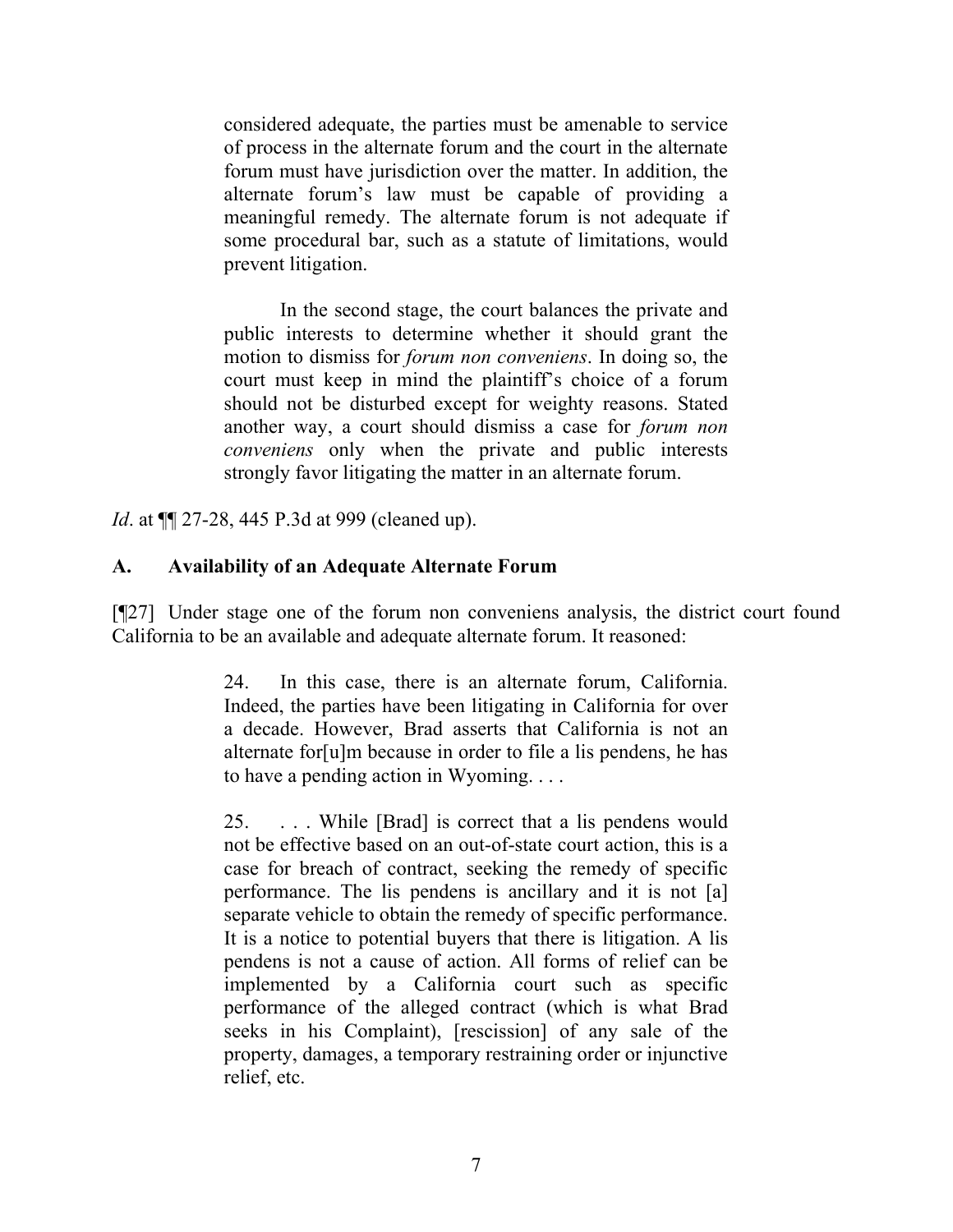[¶28] The record supports the district court's conclusion that California is an available forum. As the court noted, the parties have been litigating trust-related issues in the California probate court for more than ten years, and Brad has not suggested that it lacks subject matter jurisdiction or the power to summon the necessary parties and witnesses. In fact, the parties have competing petitions pending in the California court for instructions concerning the Trustees' authority to sell the ESF property.

[¶29] The record also supports the district court's conclusion that California is capable of providing a meaningful remedy. The remedy Brad sought in his Wyoming complaint was specific performance, an order enjoining the Trustees from selling the property, and rescission of any purchase contract the Trustees had already executed. Brad does not contend that any of these remedies are unavailable in the California court. He instead argues that the district court abused its discretion by failing to give sufficient consideration to the unavailability of a lis pendens if his action were filed in California. He further argues that any order of rescission the California court might enter would be limited because a California court cannot issue an order affecting title to a Wyoming property.

[¶30] First, as the district court observed, a lis pendens is not a remedy; it is notice of litigation. Wyo. Stat. Ann. §§ 1-6-106 to -109 (Lexis Nexis 2021). More importantly, we have recognized that "the remedy provided by the alternate forum 'need not be the same as that provided by the [plaintiff's chosen forum.]'" *Saunders*, 2019 WY 82, ¶ 37, 445 P.3d at 1001 (alteration in original) (quoting *Yavuz v. 61 MM, Ltd.*[, 576 F.3d 1166, 1174](http://www.westlaw.com/Link/Document/FullText?findType=Y&serNum=2019595842&pubNum=0000506&originatingDoc=Ifcadc8e0b4a211e998e8870e22e55653&refType=RP&fi=co_pp_sp_506_1174&originationContext=document&vr=3.0&rs=cblt1.0&transitionType=DocumentItem&contextData=(sc.UserEnteredCitation)#co_pp_sp_506_1174)  [\(10th Cir. 2009\)\)](http://www.westlaw.com/Link/Document/FullText?findType=Y&serNum=2019595842&pubNum=0000506&originatingDoc=Ifcadc8e0b4a211e998e8870e22e55653&refType=RP&fi=co_pp_sp_506_1174&originationContext=document&vr=3.0&rs=cblt1.0&transitionType=DocumentItem&contextData=(sc.UserEnteredCitation)#co_pp_sp_506_1174). To fail, the remedy in the alternate forum must be "so clearly inadequate that it is no remedy at all." *Saunders*, 2019 WY 82, ¶ 37, 445 P.3d at 1001; *see also* 14D Wright et al., *Fed. Prac. & Proc. Juris.* § 3828.3 (4th ed. April 2021 update) ("[A]n alternative forum is adequate so long as the plaintiff will not be deprived of all remedies or subjected to unfair treatment there."). While an action in the California court would not support the filing of a lis pendens against the ESF property, Brad may certainly apply to that court for a temporary restraining order to enjoin the property's sale until his claims are resolved. Indeed, the record shows he has done just that. We thus find no abuse of discretion in the district court's conclusion that, despite the unavailability of a lis pendens, the California court is an adequate forum.

[¶31] As to Brad's argument that an order of rescission from the California court would be limited because that court cannot enter an order affecting title to a Wyoming property, the Trustees contend that this is: 1) a new argument on appeal; and 2) inaccurate because an order of rescission would not affect title to the property. We need not decide the latter because we agree with the Trustees that this is a new argument on appeal that we should not consider. We have said:

> It simply is not appropriate for this Court to reverse a district court ruling on grounds that were never presented to it.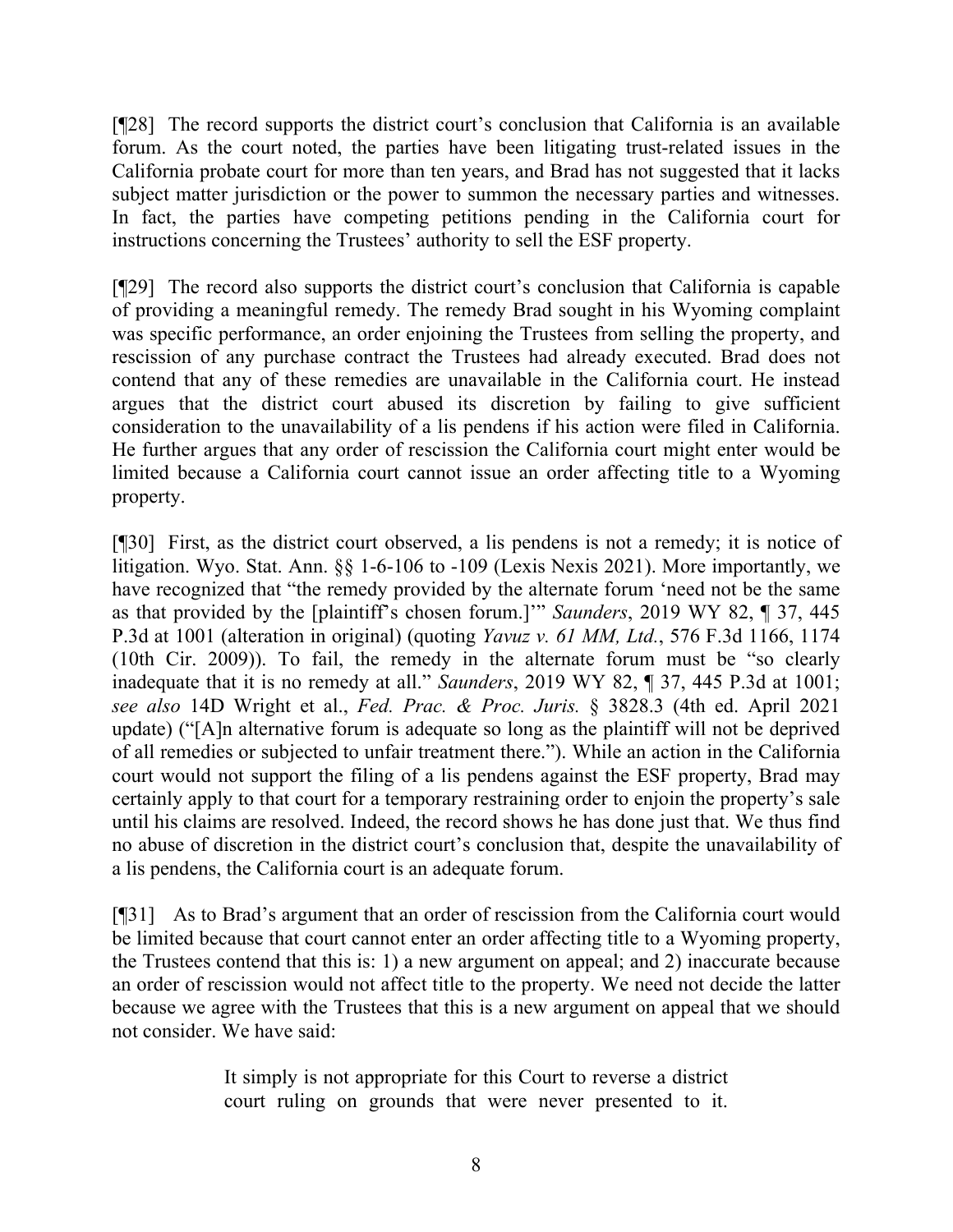*Whitten v. State*, 2005 WY 55, ¶ 24, [110 P.3d 892, 898 \(Wyo.](http://www.westlaw.com/Link/Document/FullText?findType=Y&serNum=2006541721&pubNum=0004645&originatingDoc=I3ec0a829019711e4b86bd602cb8781fa&refType=RP&fi=co_pp_sp_4645_898&originationContext=document&vr=3.0&rs=cblt1.0&transitionType=DocumentItem&contextData=(sc.Search)#co_pp_sp_4645_898) [2005\).](http://www.westlaw.com/Link/Document/FullText?findType=Y&serNum=2006541721&pubNum=0004645&originatingDoc=I3ec0a829019711e4b86bd602cb8781fa&refType=RP&fi=co_pp_sp_4645_898&originationContext=document&vr=3.0&rs=cblt1.0&transitionType=DocumentItem&contextData=(sc.Search)#co_pp_sp_4645_898) This is particularly true when our review is for an abuse of discretion because to determine whether there was an abuse we necessarily must consider the arguments and evidence presented to the district court. *[Amoco Prod. Co. v.](http://www.westlaw.com/Link/Document/FullText?findType=Y&serNum=2004741476&pubNum=0004645&originatingDoc=I3ec0a829019711e4b86bd602cb8781fa&refType=RP&fi=co_pp_sp_4645_449&originationContext=document&vr=3.0&rs=cblt1.0&transitionType=DocumentItem&contextData=(sc.Search)#co_pp_sp_4645_449)  Dep't of Revenue*[, 2004 WY 89, ¶ 53, 94 P.3d 430, 449 \(Wyo.](http://www.westlaw.com/Link/Document/FullText?findType=Y&serNum=2004741476&pubNum=0004645&originatingDoc=I3ec0a829019711e4b86bd602cb8781fa&refType=RP&fi=co_pp_sp_4645_449&originationContext=document&vr=3.0&rs=cblt1.0&transitionType=DocumentItem&contextData=(sc.Search)#co_pp_sp_4645_449) [2004\).](http://www.westlaw.com/Link/Document/FullText?findType=Y&serNum=2004741476&pubNum=0004645&originatingDoc=I3ec0a829019711e4b86bd602cb8781fa&refType=RP&fi=co_pp_sp_4645_449&originationContext=document&vr=3.0&rs=cblt1.0&transitionType=DocumentItem&contextData=(sc.Search)#co_pp_sp_4645_449) Plainly stated, a party cannot fail to present an argument and then argue on appeal that the district court abused its discretion in not considering the argument the party did not present.

*Miller v. Beyer*, 2014 WY 84, ¶ 34, 329 P.3d 956, 967 (Wyo. 2014) (quoting *[Sundance](http://www.westlaw.com/Link/Document/FullText?findType=Y&serNum=2011219254&pubNum=0004645&originatingDoc=I3ec0a829019711e4b86bd602cb8781fa&refType=RP&fi=co_pp_sp_4645_196&originationContext=document&vr=3.0&rs=cblt1.0&transitionType=DocumentItem&contextData=(sc.Search)#co_pp_sp_4645_196)  Mtn. Resort, Inc. v. Union Tel. Co.*, 2007 [WY 11, ¶ 17, 150 P.3d 191, 196 \(Wyo.](http://www.westlaw.com/Link/Document/FullText?findType=Y&serNum=2011219254&pubNum=0004645&originatingDoc=I3ec0a829019711e4b86bd602cb8781fa&refType=RP&fi=co_pp_sp_4645_196&originationContext=document&vr=3.0&rs=cblt1.0&transitionType=DocumentItem&contextData=(sc.Search)#co_pp_sp_4645_196) 2007)); *see also Rogers v. State*, 2021 WY 123, ¶ 14, 498 P.3d 66, 70 (Wyo. 2021).

[¶32] Brad's rescission argument is not, as he suggests, merely an expansion of his argument below. The Trustees filed their motion to dismiss on the basis of forum non conveniens and presented their argument as to why California was an available and adequate alternate forum. Brad responded with a single argument as to the alleged inadequacy of the California forum: the inability to record a lis pendens against the ESF property. Now, on appeal, he contends the district court erred in failing to consider alleged limits on the California court's ability to order rescission. In a case like this, where the decision is committed to the district court's discretion and it has the task of balancing the respective remedies of the competing forums, we should not and will not consider arguments not presented to that court.

[¶33] The district court did not abuse its discretion in concluding that the California court was an available and adequate alternate forum. We turn then to the second stage of the forum non conveniens analysis.

### **B. Balance of Private and Public Interests**

[¶34] In the second stage of the forum non conveniens analysis, the district court was required to balance the private and public interests that bear on whether to grant the motion to dismiss. *Saunders*, 2019 WY 82, ¶ 28, 445 P.3d at 999. As noted above, we have emphasized the weight that must be afforded a plaintiff's choice of forum at this stage of the analysis. "[A] court should dismiss a case for *forum non conveniens* only when the private and public interests 'strongly favor' litigating the matter in an alternate forum." *Id.* at ¶ 28, 445 P.3d at 999 (quoting *[Espinoza v. Evergreen Helicopters,](http://www.westlaw.com/Link/Document/FullText?findType=Y&serNum=2038668479&pubNum=0004645&originatingDoc=Ifcadc8e0b4a211e998e8870e22e55653&refType=RP&fi=co_pp_sp_4645_982&originationContext=document&vr=3.0&rs=cblt1.0&transitionType=DocumentItem&contextData=(sc.UserEnteredCitation)#co_pp_sp_4645_982) Inc.*, [376 P.3d 960, 975](http://www.westlaw.com/Link/Document/FullText?findType=Y&serNum=2038668479&pubNum=0004645&originatingDoc=Ifcadc8e0b4a211e998e8870e22e55653&refType=RP&fi=co_pp_sp_4645_982&originationContext=document&vr=3.0&rs=cblt1.0&transitionType=DocumentItem&contextData=(sc.UserEnteredCitation)#co_pp_sp_4645_982) (Or. 20[1](#page-10-0)6)).<sup>1</sup>

<span id="page-10-0"></span><sup>&</sup>lt;sup>1</sup> At the outset, Brad contends that the district court erred in considering the private and public interests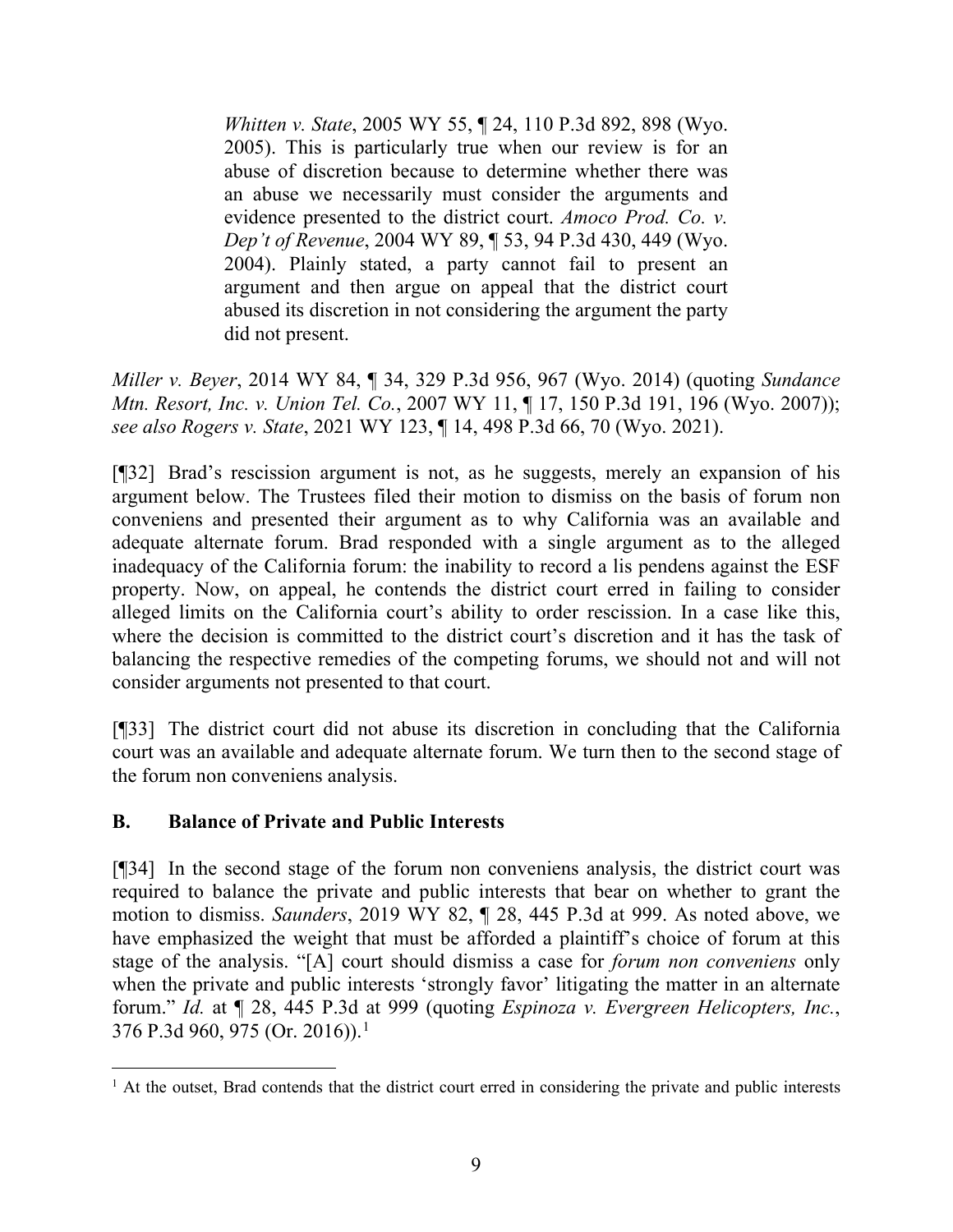### **1. Private Interests**

[¶35] In considering the parties' private interests, a court must "weigh the relative advantages of trying the case in the plaintiff's chosen forum against the obstacles to the defendant obtaining a fair trial." *Saunders*, 2019 WY 82, ¶ 29, 445 P.3d at 999 (citing *Gulf Oil*, 330 [U.S. at 508, 67 S.Ct. at 843\)](http://www.westlaw.com/Link/Document/FullText?findType=Y&serNum=1947115351&pubNum=0000708&originatingDoc=Ifcadc8e0b4a211e998e8870e22e55653&refType=RP&fi=co_pp_sp_708_843&originationContext=document&vr=3.0&rs=cblt1.0&transitionType=DocumentItem&contextData=(sc.UserEnteredCitation)#co_pp_sp_708_843). The private interests include:

> The relative ease of access to sources of proof; availability of compulsory process for attendance of unwilling, and the cost of obtaining attendance of willing, witnesses; possibility of view of premises, if view would be appropriate to the action; all other practical problems that make trial of a case easy, expeditious and inexpensive; and the enforceability of a judgment if one is obtained.

*Saunders*, 2019 WY 82, ¶ 29, 445 P.3d at 999-1000 (cleaned up).

[¶36] In considering these interests, the district court found: none of the evidence was in Wyoming; the parties and witnesses were all located outside Wyoming; the cost of litigation favored the California forum because that is where most of the parties and witnesses were located; there would be no need for a viewing of the ESF property because this was a breach of contract case; the California court was familiar with the case and parallel pleadings had been filed with that court; and the risk of inconsistent judgments from the California and Wyoming courts raised concerns regarding the enforceability of the court's judgment and favored the California forum.

[¶37] Brad contends the district court abused its discretion because it failed to consider his assertion that there were a number of potential witnesses in Wyoming, including

because it failed to make specific findings that each interest was a "weighty reason" to disturb his choice of forum. *See Saunders*, 2019 WY 82, ¶ 28, 445 P.3d at 999 ("[T]he plaintiff's 'choice of a forum should not be disturbed except for weighty reasons.'") (quoting Restatement (Second) Conflict of Laws § 84 (1971)). The Trustees, on the other hand, urge us to join other jurisdictions that shift the presumption away from favoring a plaintiff's choice of forum when the plaintiff does not reside in the forum state. As to Brad's claim that the district court ignored the presumption favoring his chosen forum, we disagree. Before the district court analyzed the private and public interests, it stated, "The choice of forum made by the Plaintiff is not to be disturbed except for 'weighty reasons.'" (citations omitted). The court plainly understood the lens through which it needed to consider each interest, and in applying our deferential standard of review, we can appropriately infer that in analyzing the competing interests, it considered whether each was sufficiently weighty to favor dismissal. Because we conclude that the district court gave due consideration to Brad's choice of forum and did not abuse its discretion in weighing the private and public interests, we need not address the Trustees' suggestion that we shift the presumption favoring a plaintiff's chosen forum.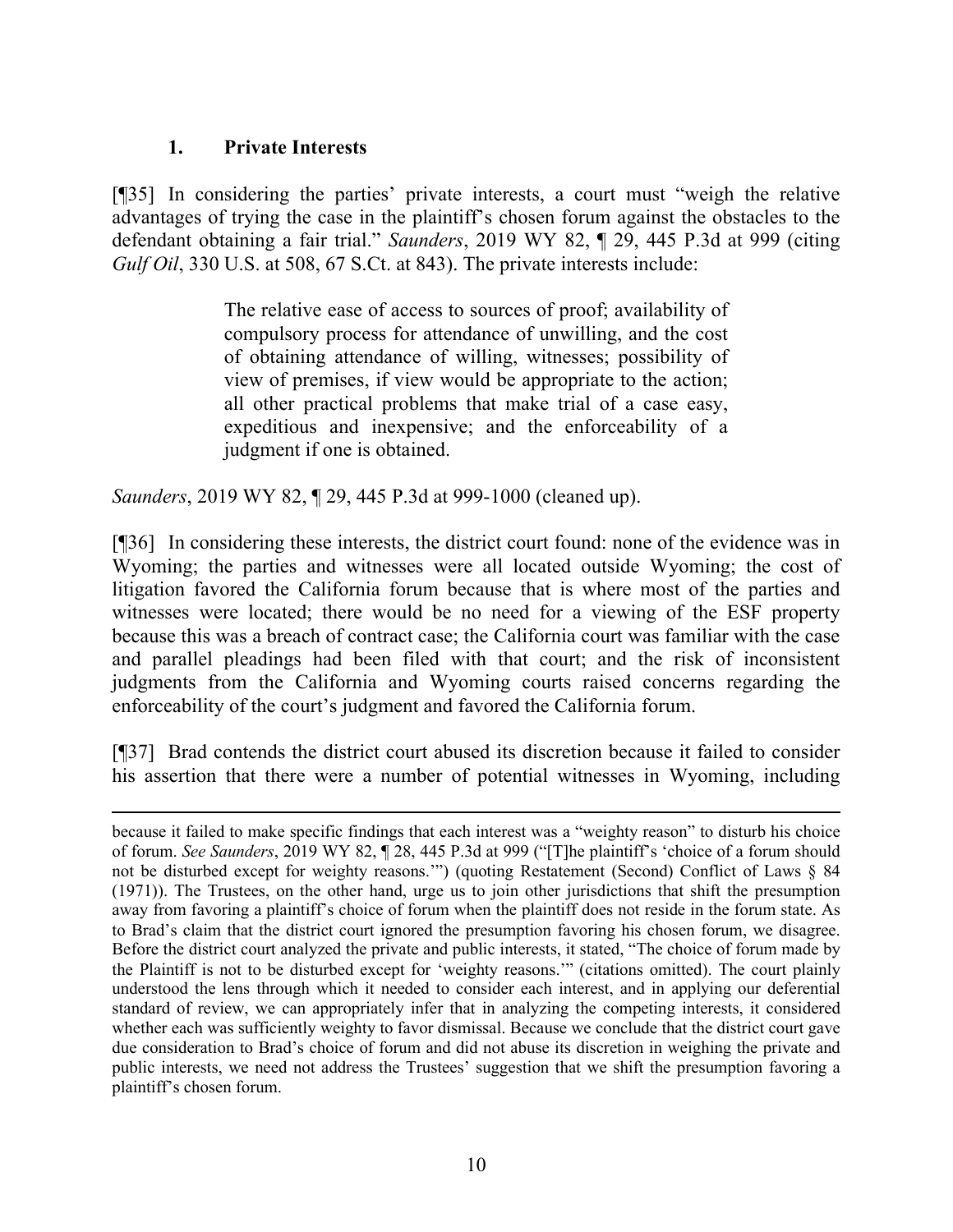realtors, employees of the title company, potential purchasers, and expert witnesses. We disagree. This is a breach of contract case, and the alleged contract would not have affected title to the ESF property. It would have reallocated the membership interests in COE and the Crossing Elk entities from the MRT to the BRT, but title to the property would have remained in those entities. The question in this case was whether the parties formed an enforceable contract to reallocate the membership interests, and the potential Wyoming witnesses identified by Brad would have no evidence to offer on that question.

[¶38] For this same reason, we reject the precedent Brad cites in favor of the forum where the disputed real property is located. This is not a dispute over ownership of the ESF property or a contract to purchase that property. Even if a court were to find that the parties had an enforceable agreement to sell the MRT's interest in COE and the Crossing Elk entities to the BRT, title to the ESF property would be unaffected by enforcement of that agreement.

[¶39] Brad next contends that the district court abused its discretion in favoring the California forum because of that court's ten-plus years of presiding over litigation between these same parties. He contends that the litigation in probate court concerned the internal affairs of the trusts, whereas this litigation centers around a Wyoming property. First, this litigation does not center around the ESF property, as we discussed above. Moreover, the assertions of Brad's counsel belie his claim that the disposition of the ESF property does not concern the internal affairs of the trusts. When the Trustees notified Brad and Michelle of their intention to sell the ESF property to a third party, Brad's counsel immediately responded that "[t]his latest action by the hostile Trustees is yet more evidence of ongoing breaches of fiduciary duty against Mr. Lund." The California court has an extensive history with these parties and their trust disputes, and the district court reasonably concluded that the more efficient course was to have that court preside over this dispute as well.

[¶40] Finally, Brad contends that the increased costs associated with his chosen forum are an improper reason to dismiss on the basis of forum non conveniens. While the costs of litigation are not determinative, they are certainly a factor a court may consider in weighing the private interests. *Id.* The district court did just that. It found that the costs of witnesses and parties to attend proceedings in Wyoming favored the California forum, but it did not dismiss based on that factor alone. We find nothing unreasonable in the court's weighing of that consideration.

### **2. Public Interests**

[¶41] The public interests a court must consider in ruling on a motion to dismiss on the basis of forum non conveniens include: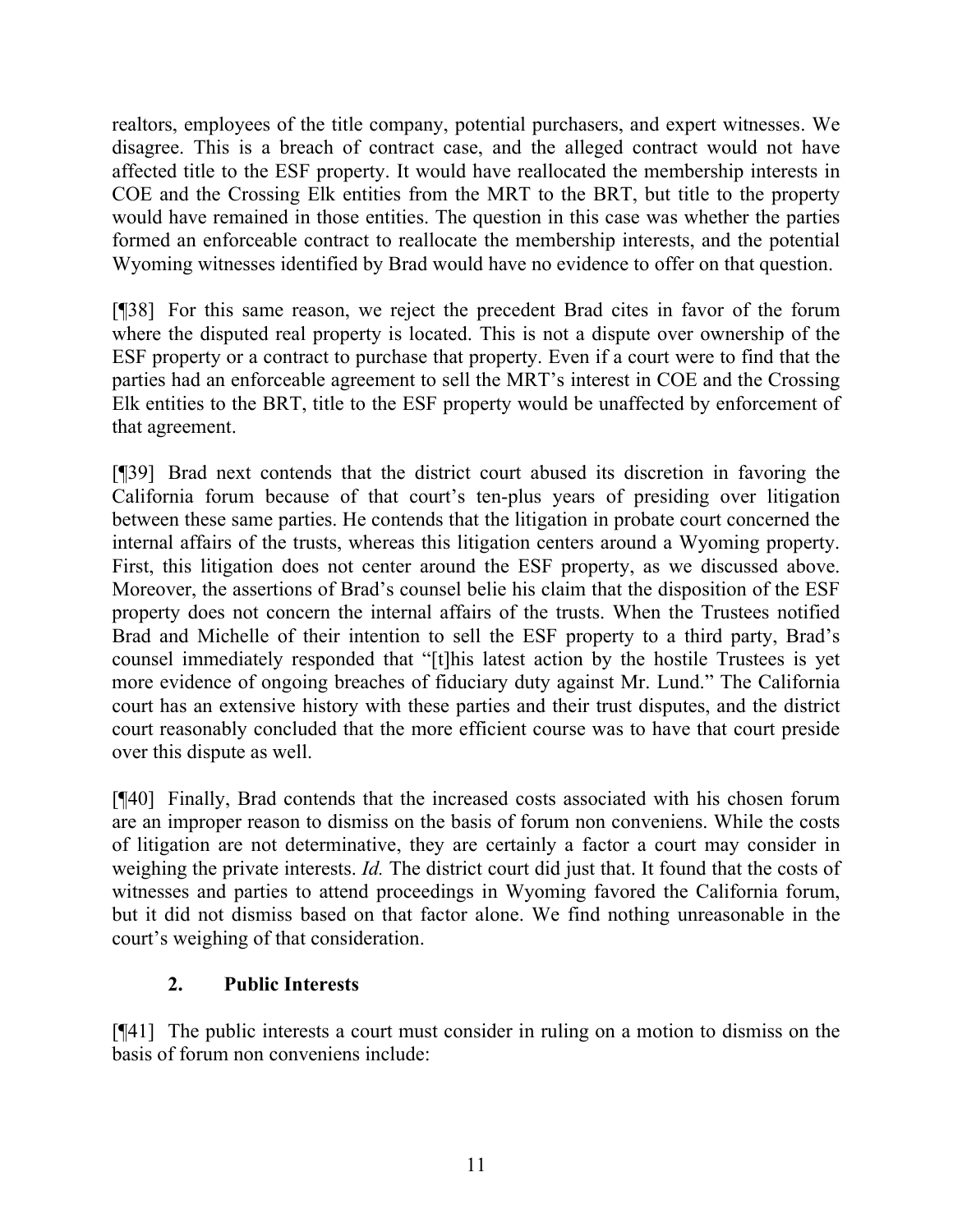the administrative difficulties and burden on the court in the plaintiff's chosen forum; the unfairness of imposing the expense of trial and the burden of jury duty on residents of a community with little or no connection to the controversy; the interest in "having localized controversies decided at home"; and choice of law issues, including whether the court will be required to apply its own law, or that of another jurisdiction.

*Saunders*, 2019 WY 82, ¶ 30, 445 P.3d at 1000 (quoting *Espinoza*[, 376 P.3d at 975\)](http://www.westlaw.com/Link/Document/FullText?findType=Y&serNum=2038668479&pubNum=0004645&originatingDoc=Ifcadc8e0b4a211e998e8870e22e55653&refType=RP&fi=co_pp_sp_4645_975&originationContext=document&vr=3.0&rs=cblt1.0&transitionType=DocumentItem&contextData=(sc.UserEnteredCitation)#co_pp_sp_4645_975).

[¶42] The district court concluded that the public interests favored the California forum, except the choice of law issues. The court concluded that California law would likely apply, but it found this factor to be neutral since it is able to apply another state's law. Because of the administrative difficulties associated with the location of the witnesses and evidence, and because the controversy is not a local one, the court found that the remaining interests favored the California forum. For the same reasons we found no abuse of discretion in the district court's consideration of the private interests, we find no abuse of discretion in its consideration of the public interests. This simply is not a dispute over a Teton County property, and the court and the community should not be burdened with a controversy with which the community has no connection.

[¶43] The district court reasonably concluded that the California probate court was an available and adequate alternate forum and that the private and public interests favored that forum. We therefore find no abuse of discretion in the court's dismissal on the basis of forum non conveniens.

## *II. Denial of Request to Amend Complaint*

[¶44] Brad next contends that the district court erred when it denied his request to amend his complaint to add a claim for promissory estoppel. "We review a district court's decision on a motion for leave to amend a complaint for abuse of discretion." *Gaston v. Life Care Ctrs. of America*, 2021 WY 74, ¶ 18, 488 P.3d 929, 936 (Wyo. 2021) (quoting *Gowdy v. Cook*[, 2020 WY 3, ¶ 32, 455 P.3d 1201, 1209 \(Wyo. 2020\)\)](http://www.westlaw.com/Link/Document/FullText?findType=Y&serNum=2050076750&pubNum=0004645&originatingDoc=I4a7eebd0c7fc11ebbaa5b24c62c17621&refType=RP&fi=co_pp_sp_4645_1209&originationContext=document&vr=3.0&rs=cblt1.0&transitionType=DocumentItem&contextData=(sc.Keycite)#co_pp_sp_4645_1209). "To establish an abuse of discretion, the appellant must show the district court could not have reasonably concluded as it did." *Gaston*, 2021 WY 74, ¶ 18, 488 P.3d at 936 (quoting *[Tata Chems.](http://www.westlaw.com/Link/Document/FullText?findType=Y&serNum=2051936483&pubNum=0004645&originatingDoc=I4a7eebd0c7fc11ebbaa5b24c62c17621&refType=RP&fi=co_pp_sp_4645_305&originationContext=document&vr=3.0&rs=cblt1.0&transitionType=DocumentItem&contextData=(sc.Keycite)#co_pp_sp_4645_305)  Soda Ash Partners, Ltd. v. Vinson*[, 2020 WY 126, ¶ 13, 473 P.3d 299, 305 \(Wyo. 2020\)\)](http://www.westlaw.com/Link/Document/FullText?findType=Y&serNum=2051936483&pubNum=0004645&originatingDoc=I4a7eebd0c7fc11ebbaa5b24c62c17621&refType=RP&fi=co_pp_sp_4645_305&originationContext=document&vr=3.0&rs=cblt1.0&transitionType=DocumentItem&contextData=(sc.Keycite)#co_pp_sp_4645_305) (cleaned up).

[¶45] The district court denied Brad's request to amend on the ground that he did not file a proper motion to amend. The court added, however, that even if a proper motion had been filed, it would have been denied because the doctrine of forum non conveniens continued to weigh in favor of dismissal. We need not address the court's first ground, because we agree with the second.